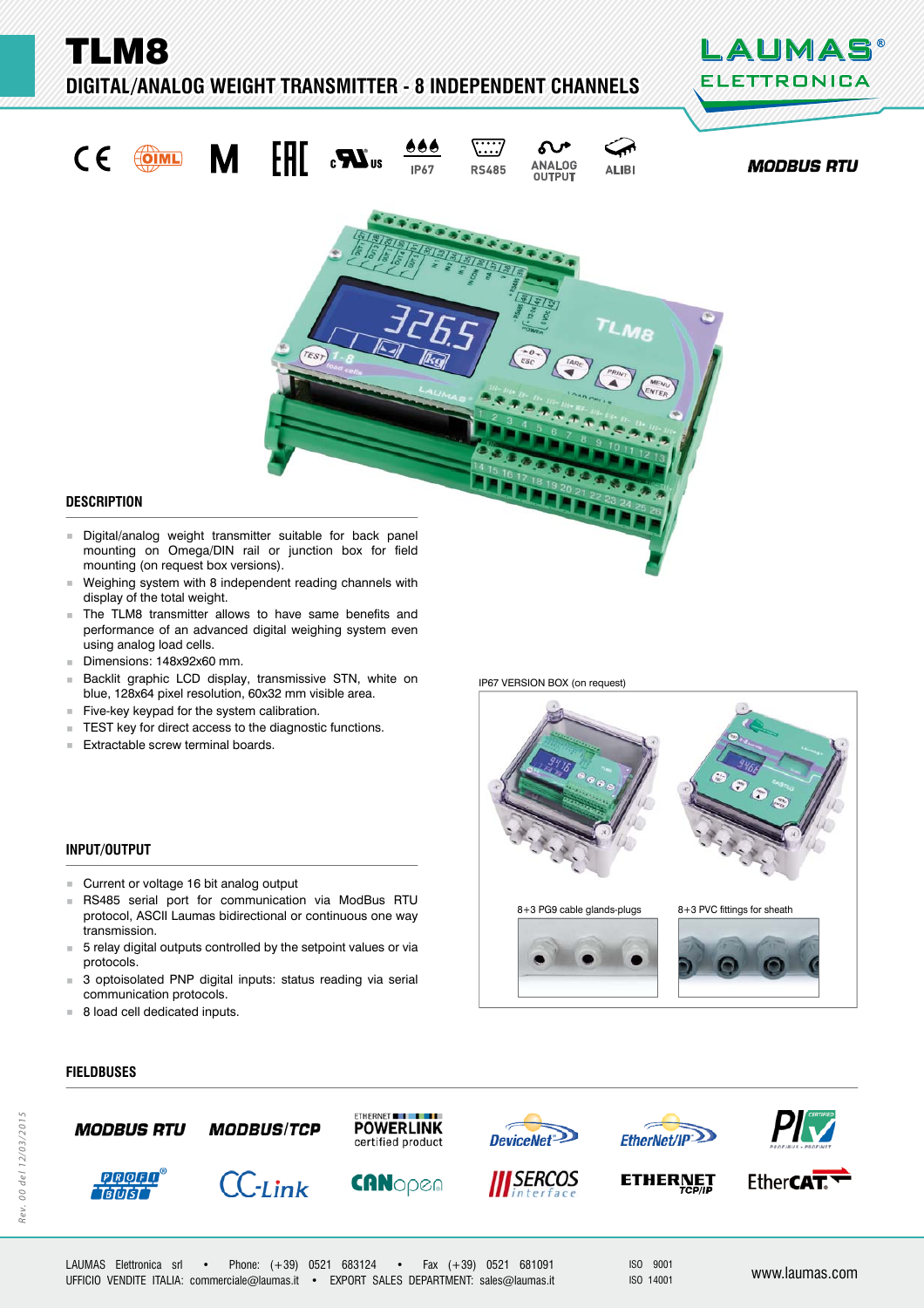TLM8 **DIGITAL/ANALOG WEIGHT TRANSMITTER - 8 INDEPENDENT CHANNELS** 



| <b>DESCRIPTION</b>                                                                                                                                                                                                               | CODE                  |
|----------------------------------------------------------------------------------------------------------------------------------------------------------------------------------------------------------------------------------|-----------------------|
| RS485 port.<br>Baud rate: 2400, 4800, 9600, 19200, 38400, 115200 (bit/s).<br>16 bit analog output<br>Current: $0 \div 20$ mA; $4 \div 20$ mA (up to 400 $\Omega$ ).<br>Voltage: $0 \div 10$ V; $0 \div 5$ V (min 2 k $\Omega$ )  | TLM8                  |
| <b>CANopen</b> port.<br>Baud rate: 10, 20, 25, 50, 100, 125, 250, 500, 800, 1000 (kbit/s).<br>The instrument works as slave in a synchronous CANopen network.<br>Equipped with RS485 serial port. and analog output.             | <b>TLM8CANOPEN</b>    |
| DeviceNet port.<br>Baud rate: 125, 250, 500 (kbit/s).<br>The instrument works as slave in a DeviceNet network.<br>Equipped with RS485 serial port. and analog output.                                                            | <b>TLM8DEVICENET</b>  |
| CC-Link port.<br>Baud rate: 156, 625, 2500, 5000, 10000 (kbit/s).<br>The instrument works as Remote Device Station in a CC-Link network and<br>occupies 3 stations. Equipped with RS485 serial port. and analog output.          | <b>TLM8CCLINK</b>     |
| <b>PROFIBUS DP port.</b><br>Baud rate: up to 12 (Mbit/s).<br>The instrument works as slave in a Profibus-DP network.<br>Equipped with RS485 serial port. and analog output.                                                      | <b>TLM8PROFIBUS</b>   |
| Modbus/TCP port.<br>Type: RJ45 10Base-T or 100Base-TX (auto-sensing)<br>The instrument works as slave in a Modbus/TCP network.<br>Equipped with RS485 serial port. and analog output.                                            | <b>TLM8MODBUSTCP</b>  |
| Ethernet TCP/IP port.<br>Type: RJ45 10Base-T or 100Base-TX (auto-sensing).<br>The instrument works in an Ethernet TCP/IP network and it is accessible via<br>web browser.<br>Equipped with RS485 serial port. and analog output. | <b>TLM8ETHETCP</b>    |
| 2x Ethernet/IP ports.<br>Type: RJ45 10Base-T or 100Base-TX (auto-sensing)<br>The instrument works as adapter in an Ethernet/IP network.<br>Equipped with RS485 serial port. and analog output.                                   | <b>TLM8ETHEIP</b>     |
| 2x PROFINET IO ports.<br>Type: RJ45 100Base-TX<br>The instrument works as device in a Profinet IO network.<br>Equipped with RS485 serial port. and analog output.                                                                | <b>TLM8PROFINETIO</b> |
| 2x EtherCAT ports.<br>Type: RJ45 10Base-T or 100Base-TX (auto-sensing)<br>The instrument works as slave in an EtherCAT network.<br>Equipped with RS485 serial port. and analog output.                                           | <b>TLM8ETHERCAT</b>   |
| 2x POWERLINK ports.<br>Type: RJ45 10Base-T or 100Base-TX (auto-sensing)<br>The instrument works as slave in a Powerlink network.<br>Equipped with RS485 serial port. and analog output.                                          | <b>TLM8POWERLINK</b>  |
| 2x SERCOS III ports.<br>Type: RJ45 10Base-T or 100Base-TX (auto-sensing)<br>The instrument works as slave in a Sercos III network.<br>Equipped with RS485 serial port. and analog output.                                        | <b>TLM8SERCOS</b>     |
|                                                                                                                                                                                                                                  |                       |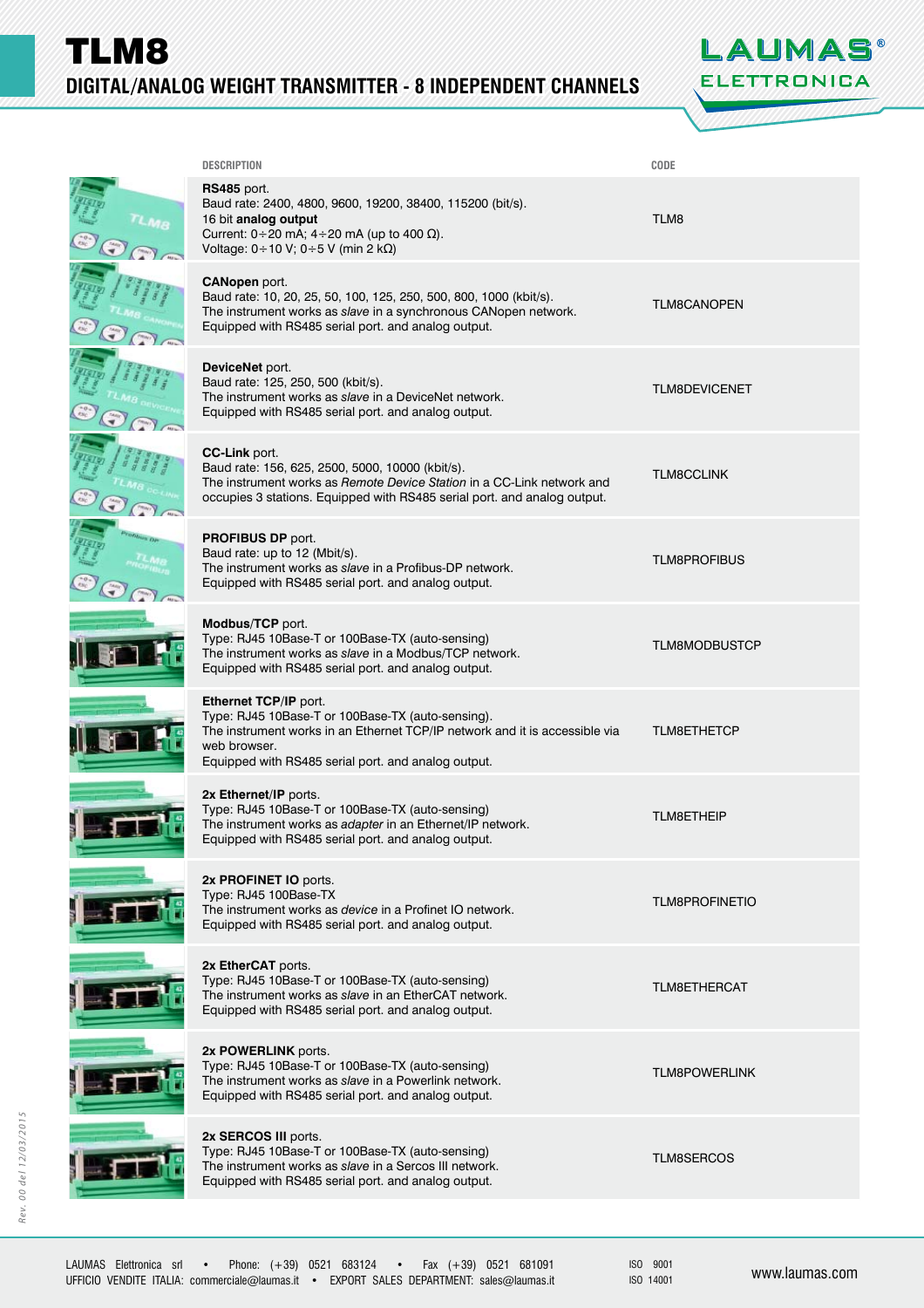

## **CERTIFICATIONS ERTIFICATIONS**

| <b>OIML</b>                       | OIML R76:2006, III class, $3x10000$ divisions 0.2 $\mu$ V/VSI                     |
|-----------------------------------|-----------------------------------------------------------------------------------|
|                                   | <b>CERTIFICATIONS ON REQUEST</b>                                                  |
| М                                 | Initial verification (Legal Metrology)                                            |
| $\epsilon$ <b>N</b> <sub>15</sub> | UL Recognized component - Complies with the United States and Canada regulations  |
| EAD                               | Complies with the Eurasian Custom Union regulations (Russia, Belarus, Kazakhstan) |

## **TECHNICAL FEATURES**

| Power supply and consumption                       |                                                                      | 12 ÷ 24 VDC $\pm$ 10%; 5 W                                                                             |  |  |
|----------------------------------------------------|----------------------------------------------------------------------|--------------------------------------------------------------------------------------------------------|--|--|
| Number of load cells • Load cells supply           |                                                                      | up to 16 (350 Ω) - 4/6 wires • 5 VDC/240 mA                                                            |  |  |
| Linearity • Linearity of the analog output         |                                                                      | $<$ 0.01% full scale $\cdot$ < 0.01% full scale                                                        |  |  |
| Thermal drift • Thermal drift of the analog output |                                                                      | <0.0005% full scale/ ${}^{\circ}$ C $\cdot$ <0.003% full scale/ ${}^{\circ}$ C                         |  |  |
| A/D Converter                                      |                                                                      | 8 channels - 24 bit (16000000 points) - 4.8 kHz                                                        |  |  |
|                                                    | Divisions (with measure range $\pm 10$ mV and sensitivity 2 mV/V)    | $\pm 999999 \cdot 0.01 \mu V/d$                                                                        |  |  |
| Measure range                                      |                                                                      | $\pm 39$ mV                                                                                            |  |  |
| Load cell's sensitivity                            |                                                                      | $±7$ mV/V                                                                                              |  |  |
| Conversion per second                              |                                                                      | 600/s                                                                                                  |  |  |
| Display range                                      |                                                                      | ±999999                                                                                                |  |  |
| Decimals • Display increments                      |                                                                      | $0 \div 4$ • x1 x2 x5 x10 x20 x50 x100                                                                 |  |  |
| Digital filter • Conversion rate                   |                                                                      | $0.006 \div 7$ s $\cdot$ 5 $\div$ 600 Hz                                                               |  |  |
| Relay logic outputs                                |                                                                      | n. 5 - 115 VAC/150 mA                                                                                  |  |  |
| Optoisolated logic inputs                          |                                                                      | n. $3 - 5 \div 24$ VDC PNP                                                                             |  |  |
| Serial ports                                       |                                                                      | <b>RS485</b>                                                                                           |  |  |
| <b>Baud</b> rate                                   |                                                                      | 2400, 4800, 9600, 19200, 38400, 115200 (bit/s)                                                         |  |  |
| Analog output                                      |                                                                      | 16 bit = 65535 divisions. 0 ÷ 20 mA; 4 ÷ 20 mA (up to 400 Ω)<br>$0 \div 10$ V; 0 $\div 5$ V (min 2 kΩ) |  |  |
| Humidity (condensate free)                         |                                                                      | 85%                                                                                                    |  |  |
| Storage temperature                                |                                                                      | -30 $\mathrm{^{\circ}C}$ +80 $\mathrm{^{\circ}C}$                                                      |  |  |
| Working temperature                                |                                                                      | -20 $\mathrm{^{\circ}C}$ +60 $\mathrm{^{\circ}C}$                                                      |  |  |
|                                                    |                                                                      |                                                                                                        |  |  |
| $\boldsymbol{H}$                                   | Relay digital outputs                                                | n. 5 - 30 VAC, 60 VDC/150 mA                                                                           |  |  |
|                                                    | Working temperature                                                  | -20 $\mathrm{^{\circ}C}$ +50 $\mathrm{^{\circ}C}$                                                      |  |  |
|                                                    | Power supply device marked "LPS" (limited power source) or "Class 2" |                                                                                                        |  |  |

## **METROLOGICAL SPECIFICATIONS OF TYPE-APPROVED INSTRUMENTS ETROLOGICAL SPECIFICATIONS OF TYPE-APPROVED**

| Applied standards                                    | 2014/31/UE - EN45501:2015 - OIML R76:2006 |  |
|------------------------------------------------------|-------------------------------------------|--|
| Accuracy class                                       | III or IIII                               |  |
| Maximum number of scale verification divisions       | 10000 (class III); 1000 (class IIII)      |  |
| Minimum input signal for scale verification division | 0.2 $\mu$ V/VSI                           |  |
| Working temperature                                  | $-10^{\circ}$ C +40 $^{\circ}$ C          |  |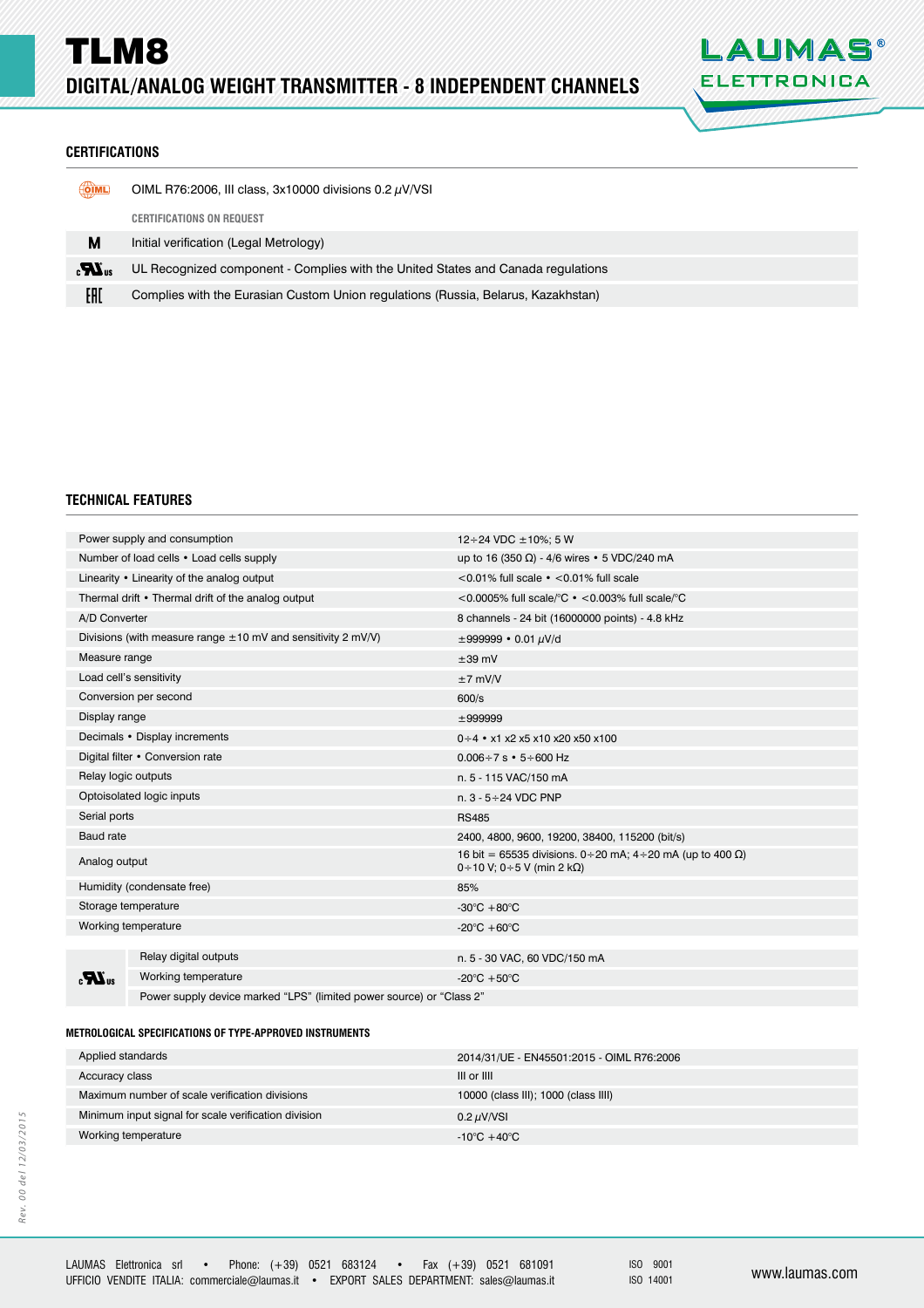# LALIMAS ELETTRONICA

## **MAIN FUNCTIONS**

- 8 independent channels for load cells: monitoring and direct management of the individual load cells connected.
- Digital equalization: the instrument allows to equalize the connected load cells response, in a fast and reliable over time.
- Load distribution synoptic analysis on 8 channels with archive backups: storing, retrieving, printing.
- Automatic diagnostics: the instrument is designed to store the percentage value of load distribution for each channel. The diagnostic function makes comparisons between the recorded values and if a significant variation between the values is detected during normal operation, the instrument displays an alarm alternating with the weight value.
	- Depending on the weighing system type it's possible to perform: - Load automatic diagnostics: load distribution control in constant barycentre systems (e.g. liquids silo).
	- Automatic diagnostics on zero: check on load cells drift state (eg. silo, weighbridge, platformes).
- Event log: data backups archive in chronological order of the last 50 events related to calibrations, zero settings, errors and equalizations. The information can be stored, retrieved and printed.
- All TLM8 functions can be managed by a weight indicator W series connected via RS485 serial port (excluding indicators with graphic display).
- Transmission of the divisions for the 8 independent reading channels via RS485 (Modbus RTU) or fieldbus. Only the points of each load cell connected are transmitted, without any filter applied; the calculation of the weight value, the zero setting and calibration are performed by the customer.
- Connections to:
	- PLC via analog output.
	- PC/PLC via fieldbus.
	- PC/PLC via RS485 (up to 99 instruments with line repeaters, up to 32 without line repeaters).
	- W series weight indicator via RS485.
	- remote display and printer via RS485.
	- max. 16 load cells in parallel.
- Digital filter to reduce the effects of weight oscillation.
- Theoretical calibration (via keyboard) and real (with sample weights and the possibility of weight linearization up to 5 points).
- Tare weight zero setting.
- Automatic zero setting at power-on.
- Gross weight zero tracking.
- Semi-automatic tare (net/gross weight) and predetermined tare.
- Semi-automatic zero.
- Direct connection between RS485 and RS232 without converter.
- **Hysteresis and setpoint value setting.**
- TCP/IP WEB APP | Integrated software in combination with Ethernet TCP/IP version, for supervision, management and remote control of the weight transmitter.

#### **CE-M version: 2014/31/EU-EN45501:2015-OIML R76:2006**

- **Weight subdivisions displaying (1/10 e).**
- Three operation mode: single interval or multiple ranges (max 3) or multi-interval (max 3).
- Net weight zero tracking.
- Calibration correction via keyboard is protected through seals for the access to a setting jumper or installer password or hardware device.
- Alibi memory (option on request).





ISO 900